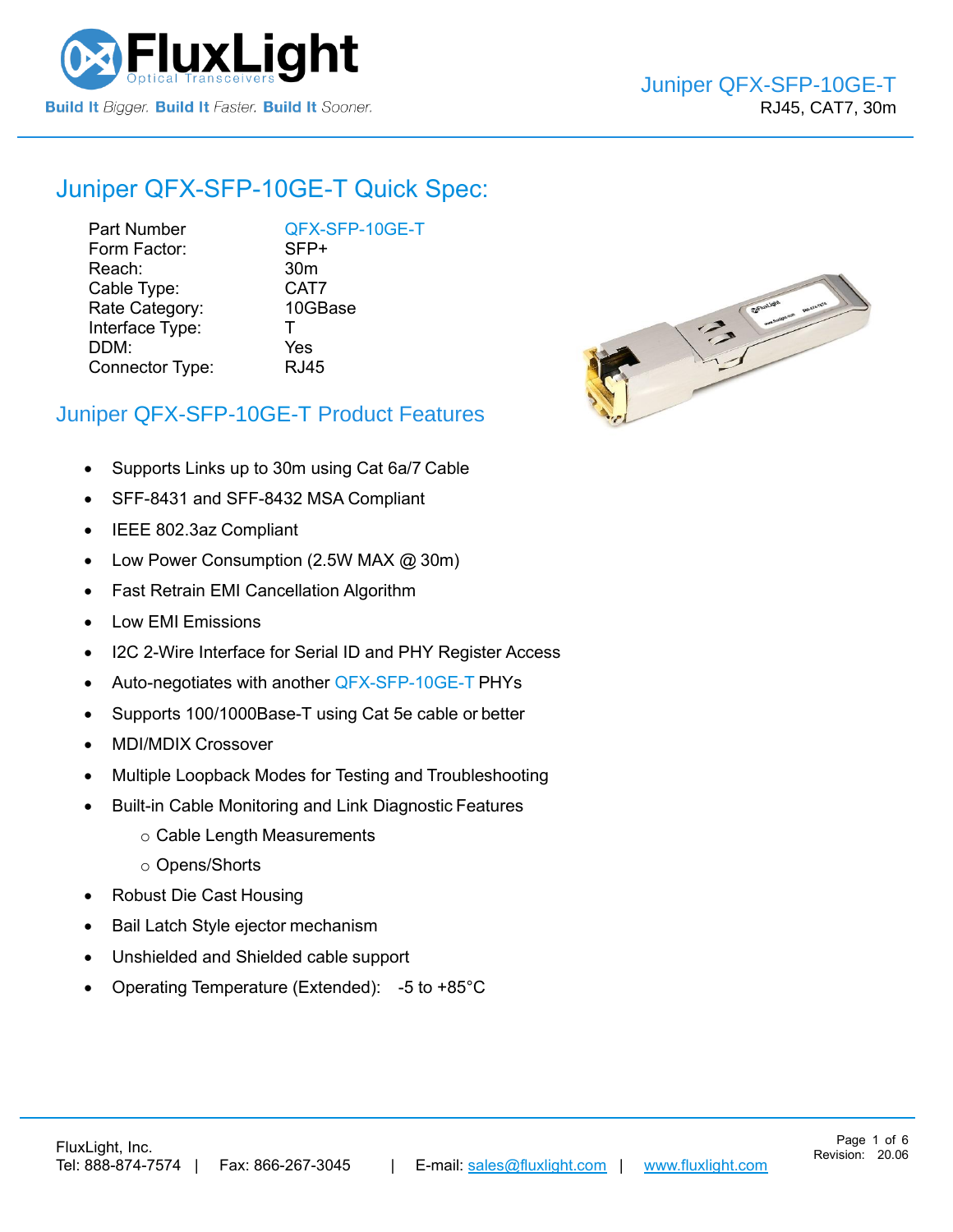

# Juniper [QFX-SFP-10GE-T](https://www.fluxlight.com/QFX-SFP-10ge-t/) Electrical PIN Definitions

| <b>PIN</b>       | Logic    | <b>Symbol</b>   | <b>Name/Description</b>                                 | <b>Plug</b><br><b>Sequence</b> | <b>Note</b>  |
|------------------|----------|-----------------|---------------------------------------------------------|--------------------------------|--------------|
| $\mathbf{1}$     |          | VeeT            | <b>Transmitter Ground</b>                               | $\mathbf{1}$                   | 1            |
| 2                | LVTTL-O  | Tx_Fault        | <b>Transmitter Fault</b>                                | 3                              |              |
| 3                | LVTTL-I  | Tx_Disable      | <b>Transmitter Disable</b>                              | 3                              |              |
| $\overline{4}$   | LVTT-I/O | <b>SDA</b>      | 2-wire Serial Interface Data Line                       | 3                              |              |
| 5                | LVTT-I/O | SCL             | 2-Wire Serial Interface Clock                           | 3                              |              |
| 6                |          | Mod_ABS         | Module Absent, connect to VeeT or<br>VeeR in the module | 3                              |              |
| $\overline{7}$   | LVTTL-I  | RS <sub>0</sub> | Rate Select 0                                           | 3                              |              |
| $\,8\,$          | LVTTL-O  | Rx-LOS          | Receiver Loss of Signal Indication                      | 3                              |              |
| $\boldsymbol{9}$ | LVTTL-I  | RS1             | Rate Select 1                                           | 3                              |              |
| 10               |          | VeeR            | <b>Receiver Ground</b>                                  | $\mathbf 1$                    | 1            |
| 11               |          | VeeR            | <b>Receiver Ground</b>                                  | $\mathbf{1}$                   | 1            |
| 12               | CML-O    | RD-             | Receiver Inverted Data Output                           | 3                              |              |
| 13               | CML-O    | $RD+$           | Receiver Non-Inverted Data Output                       | 3                              |              |
| 14               |          | VeeR            | <b>Receiver Ground</b>                                  | $\mathbf{1}$                   | 1            |
| 15               |          | <b>VccR</b>     | Receiver 3.3V Supply                                    | $\overline{2}$                 |              |
| 16               |          | VccT            | Transmitter 3.3V Supply                                 | $\overline{2}$                 |              |
| 17               |          | VeeTTD+         | <b>Transmitter Ground</b>                               | $\mathbf{1}$                   | $\mathbf{1}$ |
| 18               | CML-I    | $TD+$           | Receiver Inverted Data Output                           | 3                              |              |
| 19               | CML-I    | TD-             | Transmitter Inverted Data Input                         | 3                              |              |
| 20               |          | VeeT            | Module Transmitter Ground                               | 1                              | 1            |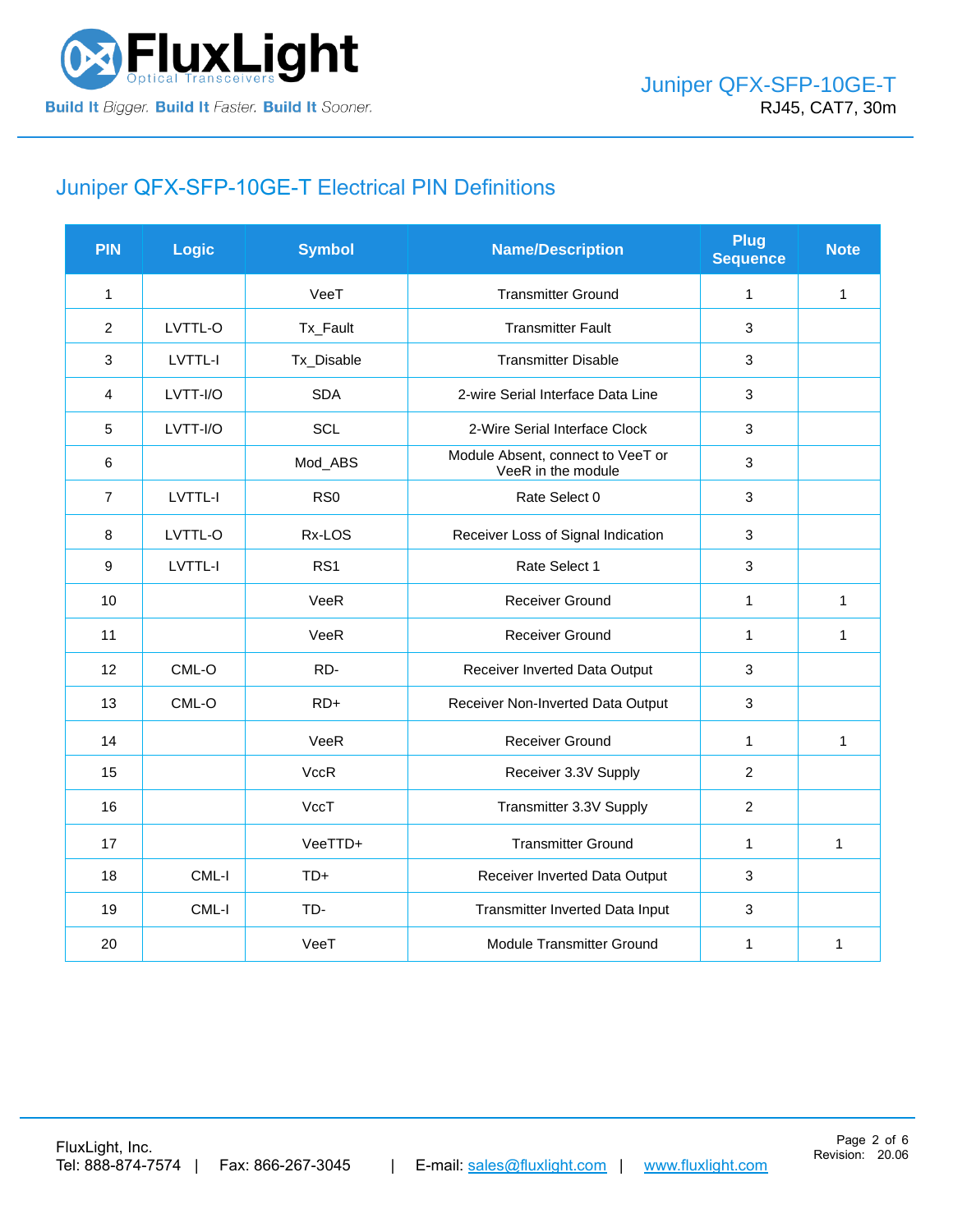

### Juniper [QFX-SFP-10GE-T](https://www.fluxlight.com/QFX-SFP-10ge-t/) Latch Requirements

The SFP transceiver latch should be mechanically robust and designed to prevent unintentional unlatching during insertion or extraction of the transceiver cable. The transceiver is designed with a "Bail type ejector latch mechanism" that allows the SFP module to be easily released from the cage, when the adjacent SFP ports in both rows are also populated and regardless of whether the SFP module is placed in the lower or upper row. The latch shall also pass the "wiggle" RJ45 connector stress test.

| <b>Measurement</b>                           | Min | <b>Max</b> | <b>Units</b>   | <b>Comments</b>                                                                                       |  |  |
|----------------------------------------------|-----|------------|----------------|-------------------------------------------------------------------------------------------------------|--|--|
| SFP transceiver insertion                    | N/A | 18         | <b>Newtons</b> | Measure without the force from any cage kick-out springs.<br>Module to be inserted into nominal cage. |  |  |
| SFP transceiver extraction                   | N/A | 12.5       | <b>Newtons</b> | Measure without the force from any cage kick-out springs.<br>Module to be inserted into nominal cage. |  |  |
| SFP transceiver retention                    | 90  | 170        | <b>Newtons</b> | No functional damage to module below 90N.                                                             |  |  |
| Insertion/removal cycles, SFP<br>transceiver | 50  | N/A        | Cycles         | No functional damage to module, cage or connector.                                                    |  |  |

## Absolute Maximum Operating Conditions

| <b>Parameter</b>                 | <b>Symbol</b> | <b>Min</b> | <b>Max</b> | <b>Units</b> | <b>Notes</b> |
|----------------------------------|---------------|------------|------------|--------------|--------------|
| Storage temperature              | Ts            | -40        | 85         | °C           |              |
| Case operating temp (Extended)   | Tc            | -5         | 85         | °C           |              |
| Relative humidity                | <b>RH</b>     | 5          | 95         | %            |              |
| Supply voltage (3.3V)            | Vcc           |            | 3.6        | <b>VDC</b>   |              |
| Low speed input voltage          |               | $-0.5$     | $Vcc+0.3$  | V            |              |
| Two-wire interface input voltage |               | $-0.3$     | $Vcc+0.5$  | V            |              |

## Recommended Operating Conditions

| <b>Parameter</b>            | <b>Symbol</b> | Min   | Tvp | Max   | Units | <b>Notes</b> |
|-----------------------------|---------------|-------|-----|-------|-------|--------------|
| Supply voltage (3.3V)       | Vcc           | 3.135 | 3.3 | 3.465 | VDC   |              |
| Power (30m @ 25 °C ambient) |               |       | 2.3 | 2.5   | W     |              |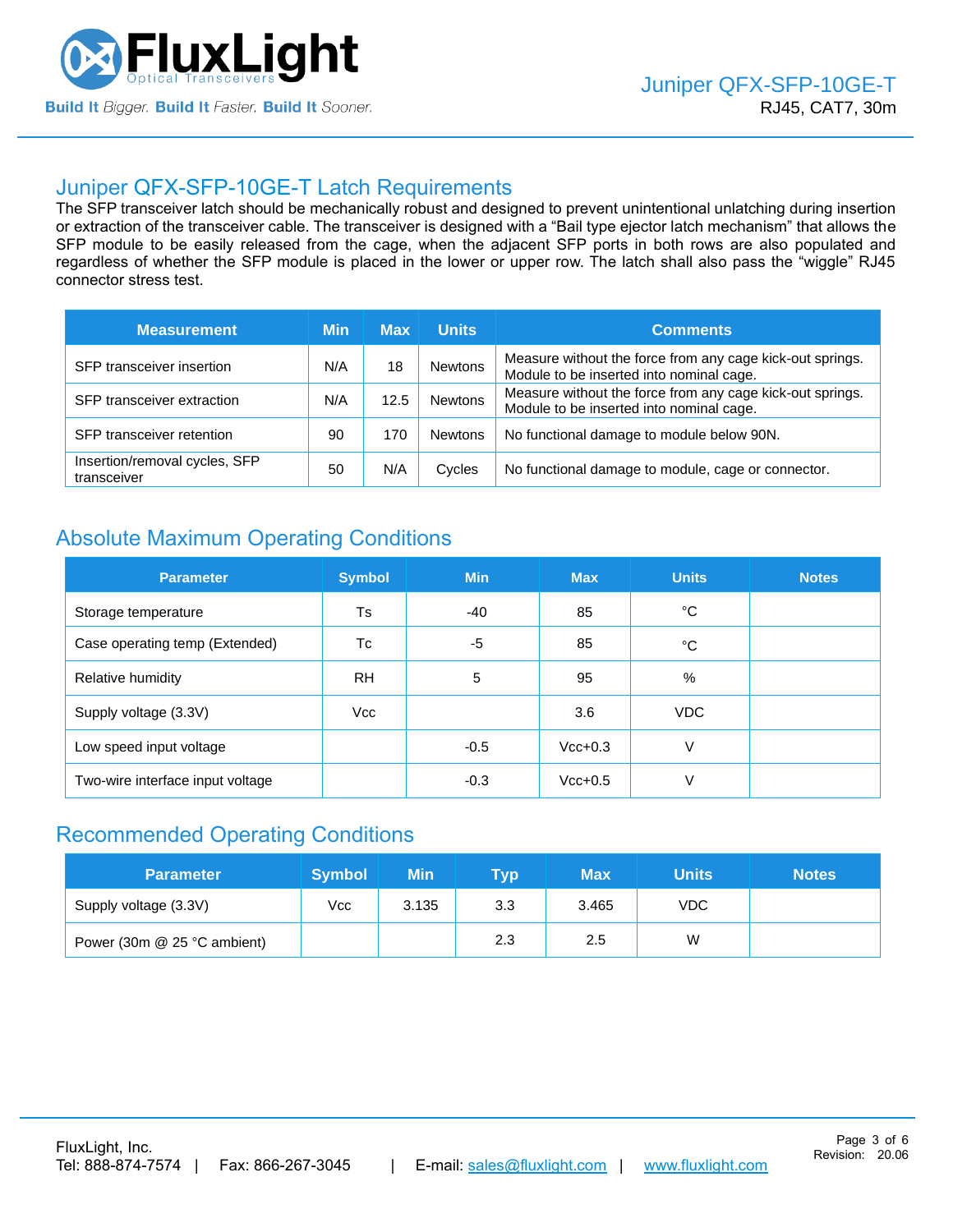

### REGULATORY REQUIREMENTS

The SFP transceiver installed into the host system requires meeting compliance requirements listed in this paragraph. In order to achieve this, the module must be evaluated in considering its use in the equipment designs. Unless otherwise specified, the transceiver module shall meet the current version, at the time of manufacturing, of the applicable EMI/EMC specifications for telecommunication network and information technology/multimedia equipment.

## RADIATED EMISSION (RE)

10.0 KHz – 18.0 GHz is recommended frequency range for radiated emission testing. The 10G Base-T CuSFP transceiver shall meet the applicable FCC Part 15 emission requirements.

10G Base-T CuSFP transceiver minimum emission requirements are:

• Class B radiated emission requirements by using shielded cables at least 4dB margin.

## ELECTROSTATIC DISCHARGE (ESD)

In addition, the CuSFP module or host platform shall not show susceptibility to conducted immunity when applied to the interface cable per the requirements of IEC 6100-4-2:

- Contact ESD only to the accessible portions of the module (i.e. front panel connector receptacle). 8 kV Air Discharge and 4 kV – Contact discharge.
- Criteria B (see paragraph 6.7 for Criteria's definition) should be used as a measurable effect from ESD applied (25 discharges by polarity – both air/contact) to the system used with CuSFP modules

## TRAFFIC GENERATION AND SUSCEPTIBILITY CRITERIA

### TRAFFIC GENERATION AND MONITORING.

A minimum 50% utilization will should be established for preliminary investigation when possible, with final evaluation being performed with a worst-case utilization.

#### SUSCEPTIBILITY CRITERIA

The disturbances will be applied to the system as a whole. Data losses will be reported according to the following performance criteria.

#### PERFORMANCE CRITERIA A

During the test and after the test, system with Cu SFP module shall continue to operate:

- Without degradation resulting in no greater than 1% of packets per second dropped,
- With zero requests for retry, beyond requests resulting from the 1% per second allowable data loss
- With no degradation in the data transmission rate, beyond requests resulting from the 1% per second allowable data loss
- Without protocol failure
- Without loss of link
- Without alarm signaling triggered.

#### *Monitoring Method*

The Traffic Generator will be monitored. The link, speed, retry rates, etc. during the test will be reviewed by equipment status logs after the test, and monitored by LED observation during the test.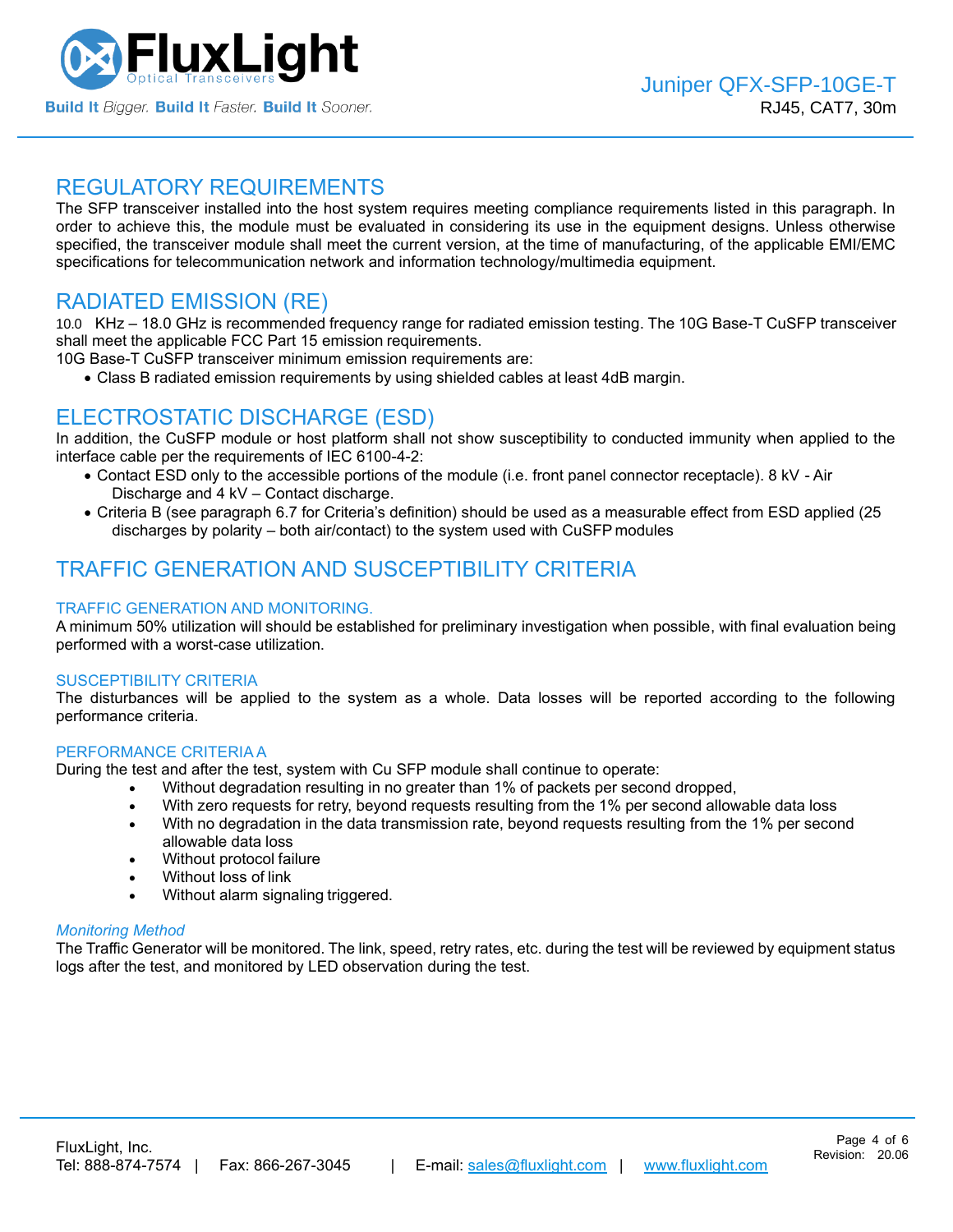

#### PERFORMANCE CRITERIA B

Error rate, request for retry and speed of data transmission rate may be degraded during the application of the test. Degradation of the performance as described in criteria A is permitted provided that the normal operation of the EUT is selfrecoverable to the condition immediately before the application of the test. In these cases, operator response is not permitted to re-initiate an operation.

#### *Monitoring Method*

The Traffic Generator will be monitored. The link, speed, retry rates, etc. during the test will be reviewed by equipment status logs after the test, and monitored by LED observation during the test.

#### PERFORMANCE CRITERIA C

Degradation of the performance as described in criteria A is permitted provided that the normal operation of the EUT is selfrecoverable to the condition immediately before the application of the test or can be restored after the test by the operator.

#### *Monitoring Method:*

The Traffic Generator will be monitored. The link, speed, retry rates, etc. during the test will be reviewed by equipment status logs after the test, and monitored by LED observation during the test.

#### FLAMMABILITY

The PCB of the SFP module shall be min. V-0 UL flame rated. Applicable standards: UL/CSA 60950 and IEC 60950.

### ENVIRONMENTAL AND QUALITY REQUIREMENTS

#### ACCELERATED AGING

The SFP+ transceiver module shall be subjected to an accelerated aging test that exposes the module to 85C case temperature while being powered at 3.3V for 2000 hours.

#### *Failure criteria*

The product is considered to have failed this test if any of the following occurred:

- 1. Failure of test unit to perform ping or traffic test.
- 2. Excessive corrosion of components.

#### RELATIVE HUMIDITY (NON-OPERATIONAL)

The SFP+ transceiver module shall be subjected to the temperature and humidity profile as per MIL STD 202G Method 103B,

#### *Test description*

The module shall be subjected to the temperature and humidity profile of 85C/85% RH for 1000 hours. The product shall be non- operational during this entire period.

#### *Failure criteria*

The product is considered to have failed this test if any of the following occurred:

- 1. Failure of test unit to perform ping or traffic test.
- 2. Excessive corrosion of components.